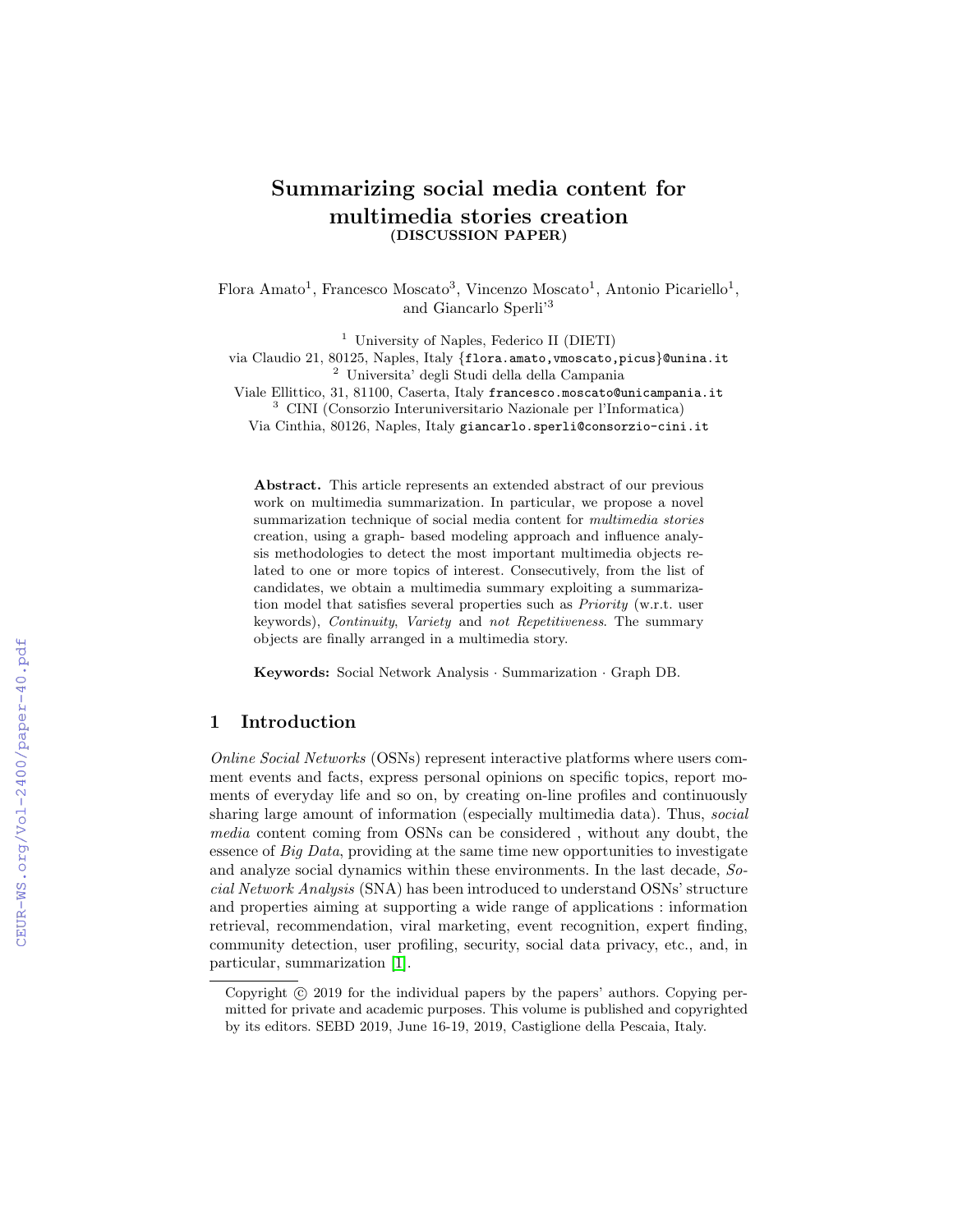The summarization process from OSNs can be considered a "distilling" process of the most important information from a variety of logically related sources, in order to obtain a brief and significant version of the social media content. The heterogeneity of the user generated content leads to the creation of a *multimedia* story, i.e. a sort of summary integrating different kinds of multimedia data (e.g. images, videos, audios, texts, etc.).

Let us consider, for instance, the typical behavior of a user that desires to retrieve particular social media content (e.g., photos posted on Flickr or video on Youtube) related to a specific event (e.g., New year's day in London) described by a set of keywords (e.g. 'London', 'new year's day') and concerning a given topic (e.g., holidays). Once determined the most important objects composing the summary, they have to be properly organized in a multimedia story according to some preferences and needs and delivered to final users[\[5,](#page-7-0)[7\]](#page-7-1).

Concerning the Related Work on social media content summarization, the majority of approaches focuses on how different features of user generated multimedia content crawled by OSNs can support in several ways visual summaries building related to particular events [\[4,](#page-7-2)[8,](#page-7-3)[6\]](#page-7-4).

Here, we propose a novel summarization technique of social media content for multimedia stories' creation. In particular, for each Multimedia Social Network (MuSN) - i.e. a particular OSN focusing on the management and sharing of multimedia information - we use a graph- based modeling approach and exploit influence analysis methodologies to detect the most important multimedia objects related to one or more topics of interest. Consecutively, from the list of candidate objects we obtain a multimedia summary leveraging a summarization model that considers several properties such as *Priority* (w.r.t. user keywords), Continuity, Variety and not Repetitiveness of generated summaries. The summary objects are finally arranged in a multimedia story and presented/delivered to final users.

#### 2 Multimedia Social Network modeling

The proposed model (see [\[2,](#page-7-5)[3\]](#page-7-6) for more details) permits to represent in an effective way any kind of entities (i.e., users and multimedia objects) and relationships (e.g., publishing, sharing, commenting, similarity, etc.) in any type of MuSNs (e.g, YouTube, Flickr, Instagram, Last.fm, etc.). In particular, our idea consists of modeling any MuSN as a particular database graph.

Definition 1 (MuSN). A MuSN (Multimedia Social Network) is an undirected edge-labeled graph  $G = (V, L, E)$ , V being the set of graph vertices, representing main entities of a social network, L being a set of labels (belonging to a given vocabulary), describing the different kinds of relationships that can occur among the social network entities; and  $E \subseteq V \times L \times V$  being the set of edges; V and E being abstract data types with a set of properties (expressed using several attributes that can be different depending on the type of nodes and edges).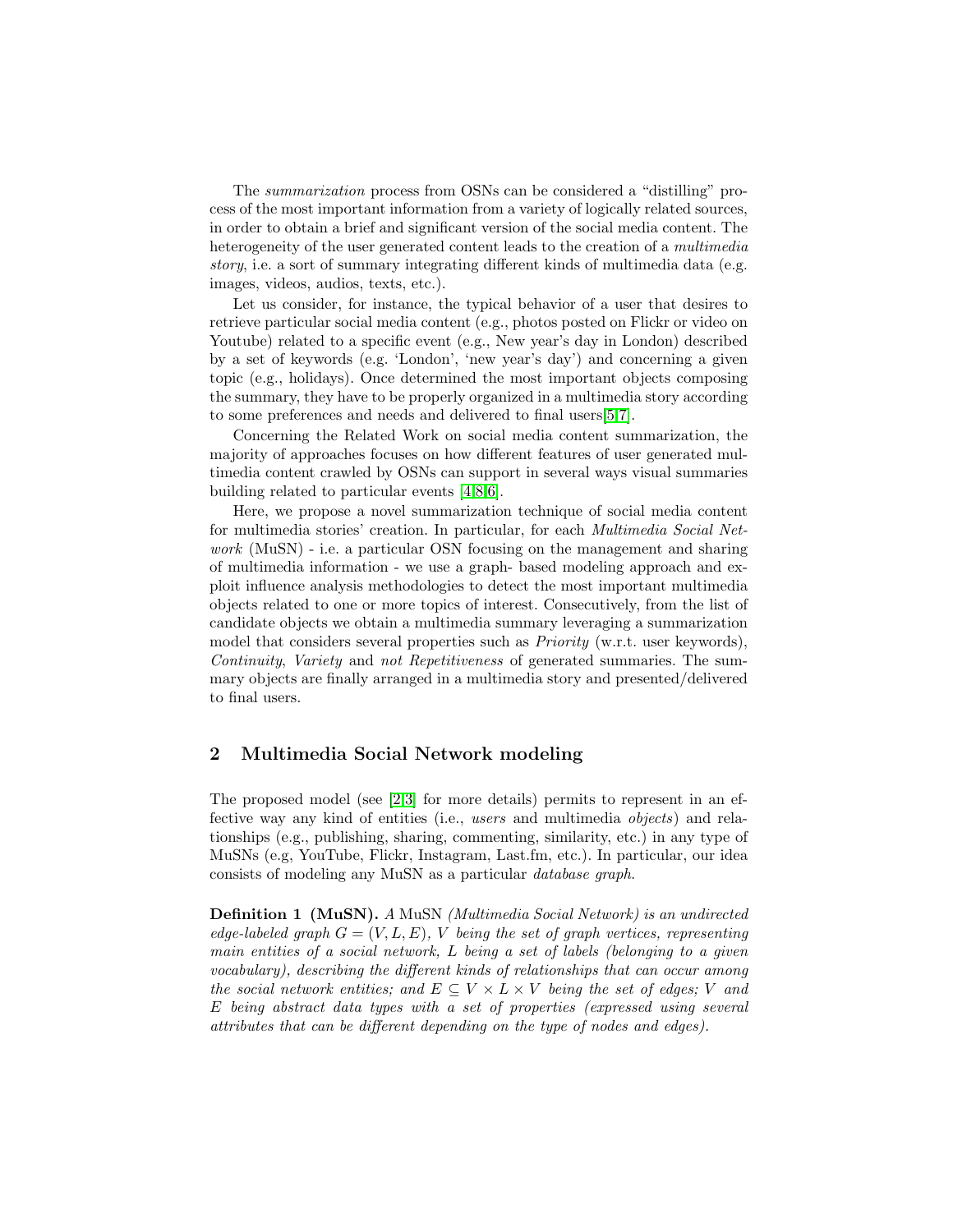*Example 1 (Example of MuSN)*. In the case of *Flickr*, entities of the social network are Users, Groups and Photos ( $V = U \cup Gr \cup P$ ). Users, Groups and Image properties can be described leveraging proper attributes (e.g., username, name, surname, number of followers, etc. for Users; title, description, number of photos, number of users, etc for Groups; and title, description, number of favorites, tags, etc. for Images). Labels correspond to the several activities  $(L = \{\text{`publishing'}, \text{ `following'}, \text{ `mark-as_favorite'}, \text{ `comment'}, \text{ `visualization'},\}$ 'add\_to\_group', 'discussion'}) on the social network (i.e., a user can publish a photo, a user can follow another one, a user can mark as favorite a photo shared by other users, a user can perform a comment on a given photo, a user can visualize a photo, a user or photo can be added to a group and a user can add a discussion to a group). Edges properties are described by proper attributes (e.g., publishing relationships by timestamp and topic, discussion relationships by the timestamp and text of a discussion together with the related answers, etc.).

In addition, particular edge-labeled paths, named *social paths* can be instantiated between two nodes leveraging the different kinds of relationships in MuSN: a given path can "directly" connect two users because they are "friends" , or "indirectly", as they have commented the same photo, or even, two distinct but similar pictures. Among the different types of social paths, the relevant social paths  $(p = (v_i, e_i, \ldots, e_k, v_j))$  – i.e. particular paths that present certain properties  $\Theta$  – assume a particular importance for the social network analysis purposes.Eventually, we can easily observe that relevant social paths can be obtained as results of a Regular Path Query (RPQ) on the graph database representing the given MuSN. To extract relevant social paths, we can first exploit regular path queries and after filtering the obtained results on the base of  $\Theta$ .

Example 2 (Influential Paths). A particular kind of relevant social path is constituted by influential paths connecting two users; in particular, a user can "influence" in some way other users. As an example, in Flickr a given user  $u_i$ influences another user  $u_j$ , if  $u_j$  adds to her/his favorites any photo of  $u_i$ , or if  $u_i$  positively comments a photo (or one similar to) that  $u_i$  has just published. In Twitter, the influence is mainly related to the re-tweet actions, thus the user  $u_i$ influences the user  $u_j$ , if  $u_j$  has re-tweeted any tweet of  $u_i$ . Similarly in Yelp, the user  $u_i$  influences  $u_j$ , if the user  $u_j$  posts a review of the same sentiment of the review previously posted by  $u_i$  on the same business object. Indeed, the type of influential paths that can be considered depends on the Social Network and on the analytical goals. Concerning the first case of Flickr, all the influential paths can be extracted using the following RPQ:

$$
(u_1, e_1e_2, u_2) \tag{1}
$$

where:

$$
e_1.\texttt{type} = \texttt{``published''} \land e_2.\texttt{type} = \texttt{``mark}\_as\_favorite''} \land
$$

$$
(e_2.\texttt{time} - e_1.\texttt{time}) \leq \Delta t
$$

constitutes the set of conditions  $\Theta$ , being  $\Delta t$  a given time.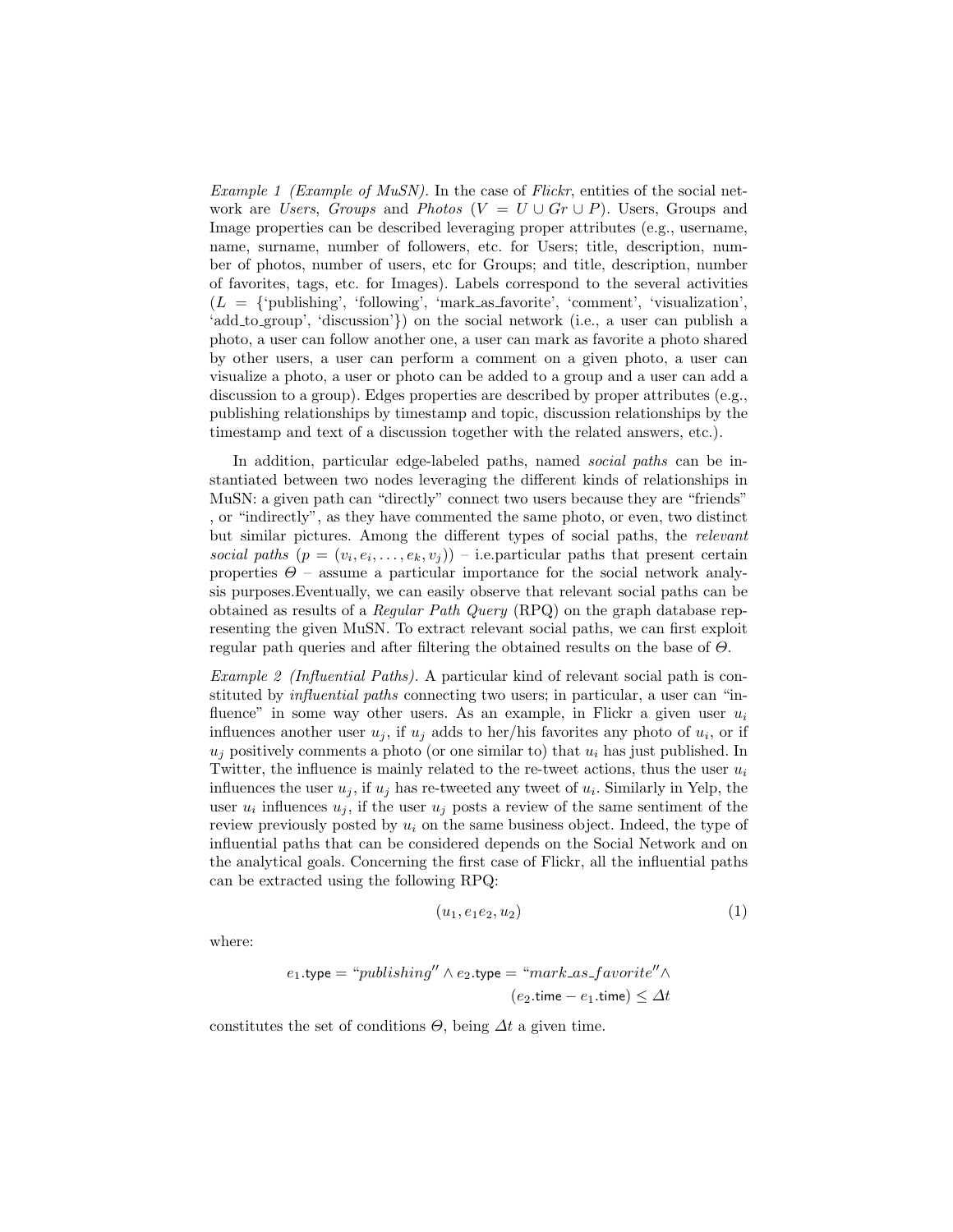Example 3 (Recommending Paths). Another kind of relevant path is the recommending path that represents a specific path between two objects by which a given object can "recommend" other objects. As an example, in Flickr it is proper to assume that a given object  $o_i$  recommends another  $o_j$ , if a user visualized/published  $o_i$  and  $o_j$  in consecutive temporal instants of the same browsing session, and the objects are similar or if a user provided two positive reactions or comments to  $o_i$  and  $o_j$  in successive times or if a user marked  $o_i$  and  $o_j$  as favorite in consecutive temporal instants. In the last case, all the recommending paths have the form:

$$
o_1, e_1e_2, o_2 \tag{2}
$$

where:

$$
e_1.\texttt{type} = \texttt{``mark}\_as\_favorite'' \land e_2.\texttt{type} = \texttt{``mark}\_as\_favorite'' \land
$$
  

$$
similar(o_1, o_2) \land (e_2.\texttt{time} - e_1.\texttt{time}) \leq \Delta t
$$

constitutes the set of conditions  $\Theta$ , being  $\Delta t$  a given time and  $\text{similar}(o_i, o_j)$  a predicate that is true in the case the two objects are similar in terms of multimedia content. Recommending paths are surely useful for different applications such as recommendation and summarization, being the goal to determine the subset of most relevant objects that could be of interest for a large community of users on the base of their multimedia content. Thus, we can consider recommending paths as a sort of influential paths between objects. The most influential objects are surely good candidates to compose a multimedia summary.

#### 3 Story creation

Our goal is to determine the most important objects of a MuSN for summarization purposes exploiting an Influence Maximization (IM) strategy that allows to obtain a set of suitable candidates ("influentials"), together with the related overall social importance w.r.t. a given topic. We successively apply a summarization algorithm on the influentials in order to generate a summary following a set of optimization criteria.

For the summarization goals, we deal with a particular homogeneous graph – Summarization Graph – that is derived from a MuSN topic-based view using relevant paths.

**Definition 2 (Summarization Graph).** A Summarization Graph is the triple  $SG = (V; Es; \omega)$ , V being a set of vertices related to specific objects of a MuSN, Es a set of edges and  $\omega$  a weight function. In particular, there exists a unique edge e between two vertices  $v_i$  and  $v_j$  for all recommending paths connecting  $v_i$ and  $v_i$ . For each edge the related weight will be determined as in the following:

$$
\omega(e_{i,j}) = \frac{\sum_{k=1}^{M} \gamma(p_k(v_i, v_j))}{N_j} \tag{3}
$$

M being the number of distinct relevant paths between  $v_i$  and  $v_j$  and  $N_j$  the number of relevant paths of having as destination vertex  $v_j$ .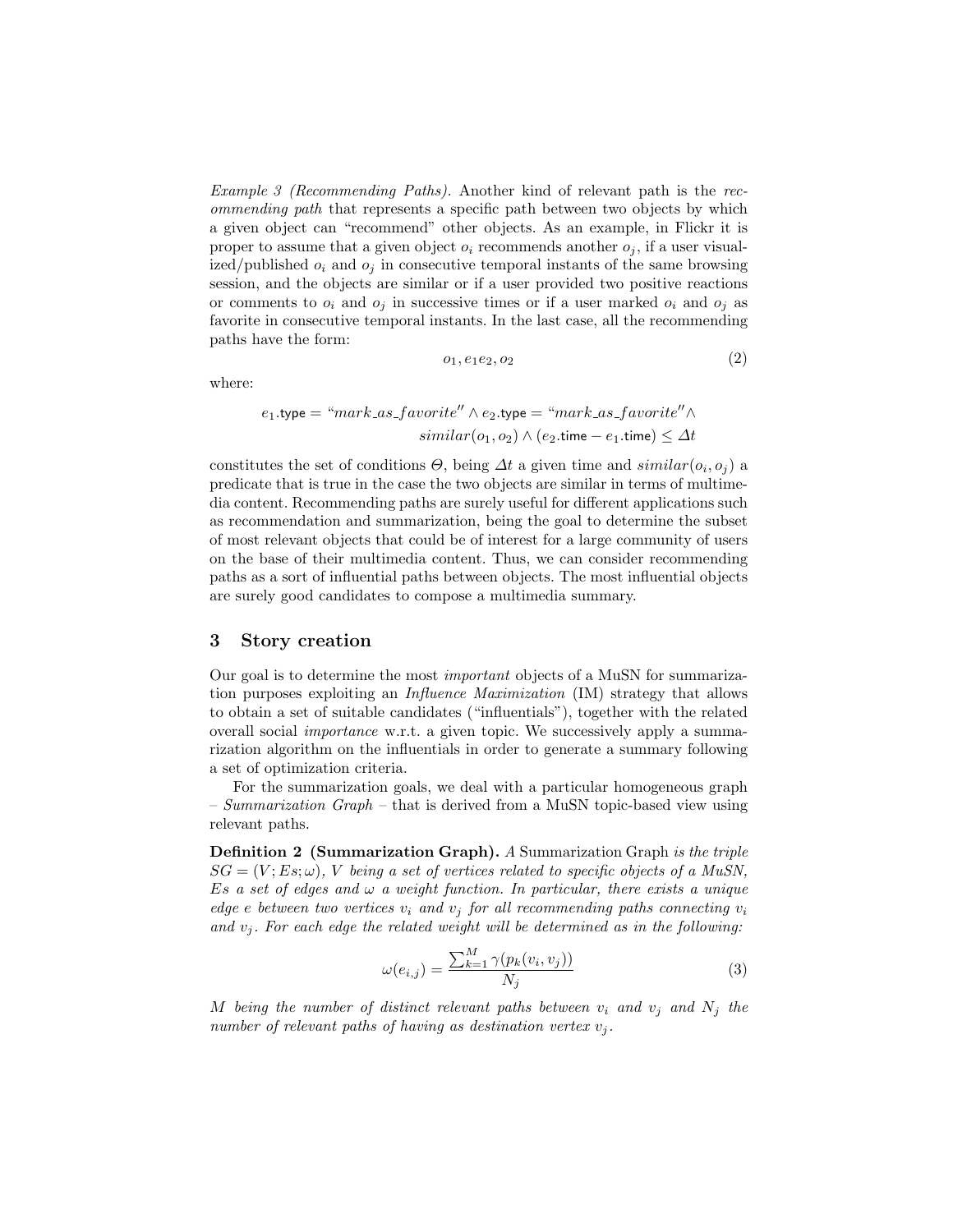It is then possible to apply on the SG all the most diffused models and techniques for influence maximization and diffusion to determine the most important objects (influentials) of a MuSN. In particular, we have chosen to model how the influence spreads over a network using an Independent Cascade (IC) model, where the "activation" of each node is based on the behavior of its active neighbors, and can occur by a single chance. Among all possible approaches defined in the literature, we have used a biologically inspired technique for influence maximization, in particular the ABC algorithm based on the bees' behaviors within a hive (see [\[2,](#page-7-5)[3\]](#page-7-6) for more details).

In our vision, a *multimedia summary* is a sequence of *summarizable objects* (i.e., influentials represented by multimedia data with topic labels derived from user annotations) that can be semantically correlated (also w.r.t user keywords). On the top of summary definition, we have then introduced four different properties for evaluating the generated summaries (see [\[2,](#page-7-5)[3\]](#page-7-6) for more details): Priority, Consistence, Variety and Repetitiveness.

In more details, the Priority criterion measures the relevance of objects in the summary with respect to some user keywords; Continuity and Variety criteria give more importance to multimedia objects published in the same temporal intervals and by different users, respectively; Repetitiveness criterion, eventually, measures how semantically similar are the selected objects. Clearly, it is desirable to have a summary with priority and not repetitive contents that presents a temporal continuity and a certain variety in terms of multimedia sources (i.e. users and social networks).

In the previous work, authors have demonstrated that the optimal summary evaluation is a NP-hard problem. To this aim, we provide a greedy strategy that find a sub-optimal solution for the summary evaluation problem in a more efficient way. Our summarization algorithm is based on genetic programming with the following characteristics (see [\[2,](#page-7-5)[3\]](#page-7-6) for more details):

- it starts using as input the most important  $k$  objects (influentials) computed by the ABC influence maximization algorithm applied on the summarization graphs related to all the considered OSNs;
- it works on an initial solution that considers only the priority criterion;
- it uses a mutation operator to generate more suitable solutions with respect to all the optimization criteria.

#### 4 System Architecture and Implementation

Figure [1](#page-5-0) reports an overview of the proposed summarizer system in terms of main components: the Data Crawler – that collects information about users, the related generated content and interactions among users and between users and content) and then store such information into a Staging Area: the MuSN Builder – that builds the social network using a graph database for each considered MuSN; the Knowledge Base Manager – that allows to manage the knowledge related to the different MuSNs; and the Multimedia Summary Manager, formed by Influence Analyzer, Summary generator and the Summary Presenter.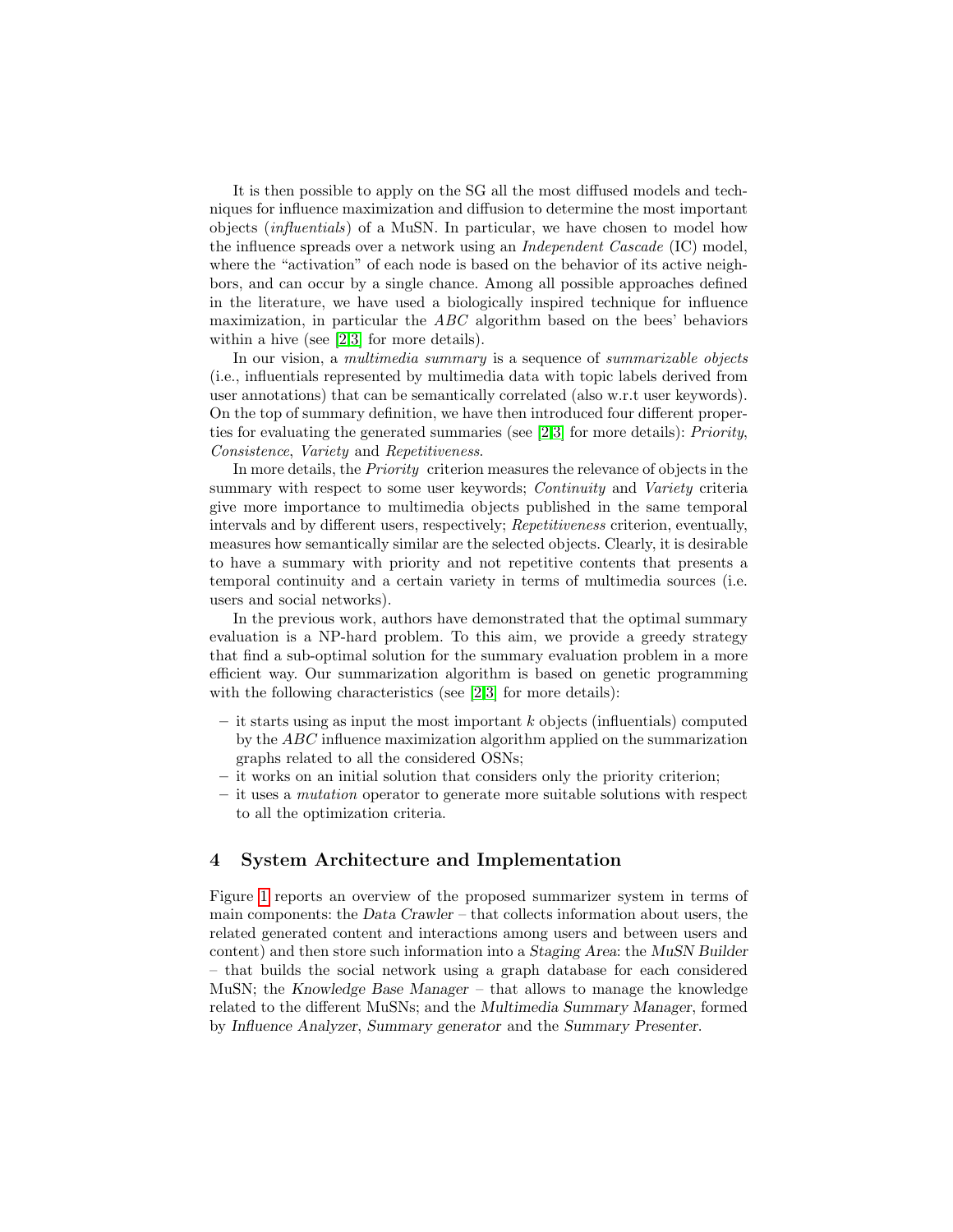

<span id="page-5-0"></span>Fig. 1. Overview of the proposed summarizer system

We retrieve data from Flickr and YouTube. The Staging area has been realized using a document oriented database MongoDB that ensures a high horizontal scalability. For the Knowledge Base, we decided to adopt a graph-based approach and to exploit Neo4J functionalities. All the remaining components have been implemented in Scala on the top of Apache Spark, the related data processing libraries and HDFS. Multimedia stories have been realized as HTML pages using javascripts combining AJAX and Jquery technologies.

## 5 Experiments and Results

We used as dataset the YFCC100M  $<sup>4</sup>$  $<sup>4</sup>$  $<sup>4</sup>$  multimedia collection. We have thus in-</sup> stantiated the related MuSN using Flickr images and basic relationships (i.e., publishing, following, visualizations, comments, favorites, etc.). We considered images about building and sport, obtaining as topic-based view a graph with the characteristics depicted in Table 1.

| Dataset            | <b>Vertices</b> |                                           |      | Edges  |
|--------------------|-----------------|-------------------------------------------|------|--------|
|                    |                 | Users Topic labels Images                 |      |        |
| $ {\rm YFCC100M} $ | 1K              | 40                                        | 1.3K | - 3.8K |
|                    |                 | Table 1 Topic based view characterization |      |        |

Table 1. Topic-based view characterization

We performed a human-based evaluation for generated summaries using the Recall-Oriented Understudy for Gisting Evaluation (ROUGE [5](#page-5-2)) package.

We asked a group of  $25$  people<sup>[6](#page-5-3)</sup> to generate, for two distinct triples of keywords ("commercial/residential/government", "soccer/football/rugby"'), two different sets of summaries, each one respectively containing 15, 25 and 50 images from the list of candidates computed by ABC algorithm on the Flickr MuSN.

<span id="page-5-1"></span><sup>4</sup> https://webscope.sandbox.yahoo.com.

<span id="page-5-2"></span><sup>5</sup> http://haydn.isi.edu/ROUGE/

<span id="page-5-3"></span><sup>&</sup>lt;sup>6</sup> The people involved in the experiments were mainly students from the University of Naples related to the database and multimedia system courses having an account on Flickr.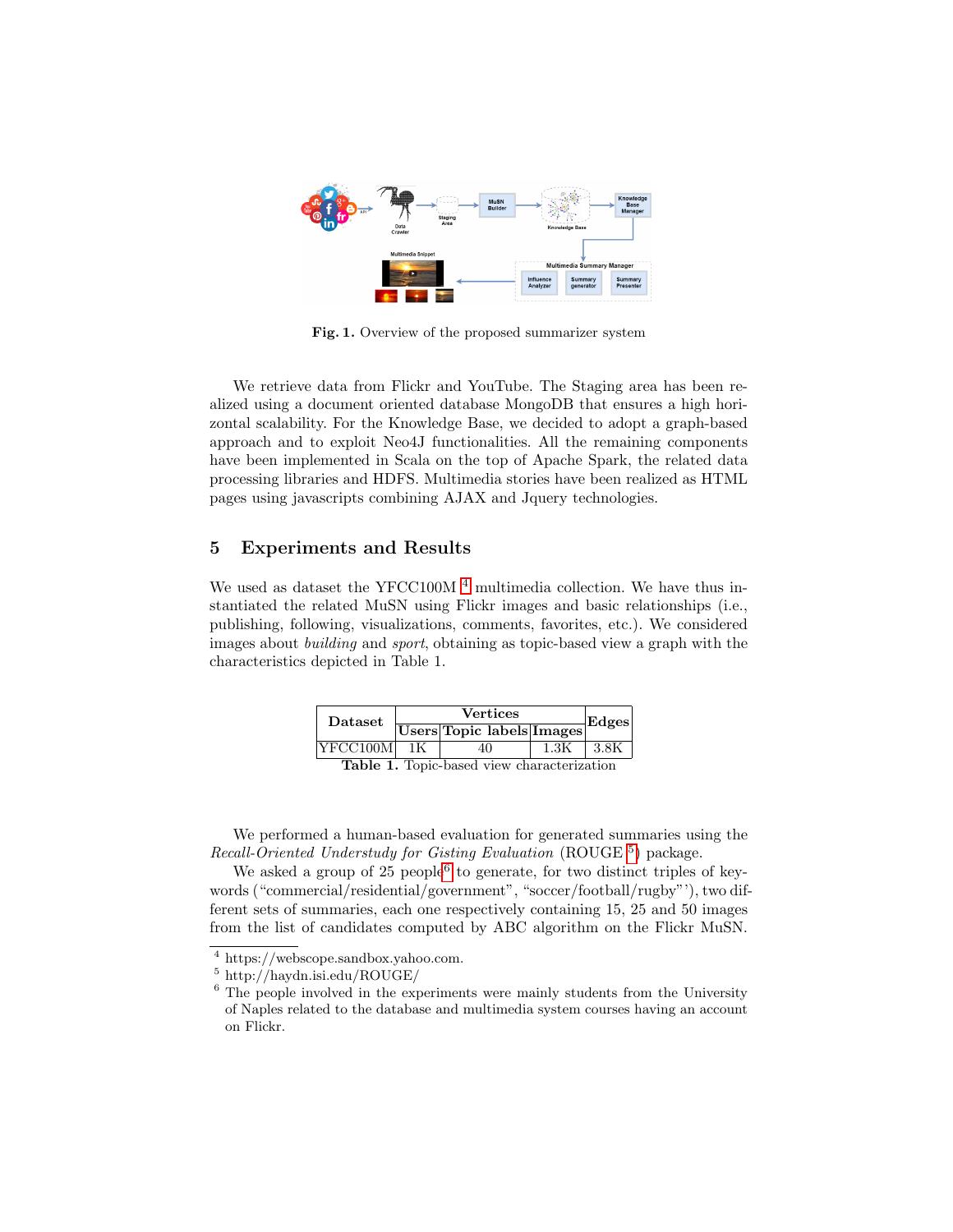The first group contains images that according to human judgment maximizing the not repetitiveness criterion and the second one endorses the variety criterion.

After this preliminary step and starting from the 300 obtained summaries, we have built, for each topic, 6 "optimal" summaries (composed by 15, 25 and 50 sentences and respectively giving more importance to variety and not repetitiveness) by considering those objects that have been more frequently chosen by humans. Then, such optimal summaries have been compared with those generated by our summarizer using the same variety and not repetitiveness criteria.

Such combinations have been then considered to obtain all the 12 possible system configurations. We computed system performances in terms of average recall, average precision and F-measure with respect to the human ground truth according to the ROUGE-2 and ROUGE-SU4 methods (see Table 2).

| ROUGE-2                                    |         |                       |          |  |  |  |
|--------------------------------------------|---------|-----------------------|----------|--|--|--|
| Configuration                              |         | $Average R$ Average P | AverageF |  |  |  |
| high not repetitiveness, $n=25$ , building | 0.40014 | 0.42331               | 0.41032  |  |  |  |
| high not repetitiveness, $n=25$ , sport    | 0.38159 | 0.41372               | 0.39409  |  |  |  |
| high variety, $n=25$ , sport               | 0.38443 | 0.40959               | 0.39408  |  |  |  |
| high variety, $n=25$ , building            | 0.37694 | 0.40598               | 0.39104  |  |  |  |
| high not repetitiveness, $n=50$ , sport    | 0.35801 | 0.39220               | 0.37296  |  |  |  |
| high not repetitiveness, $n=50$ , building | 0.34689 | 0.38160               | 0.36218  |  |  |  |
| high variety, $n=50$ , sport               | 0.33693 | 0.35843               | 0.34691  |  |  |  |
| high variety, $n=50$ , building            | 0.34627 | 0.34657               | 0.34513  |  |  |  |
| high not repetitiveness, $n=15$ , building | 0.27698 | 0.30680               | 0.28899  |  |  |  |
| high not repetitiveness, $n=15$ , sport    | 0.29604 | 0.30803               | 0.30004  |  |  |  |
| high variety, $n=15$ , building            | 0.24785 | 0.26503               | 0.25412  |  |  |  |
| high variety, $n=15$ , sport               | 0.23099 | 0.25431               | 0.24035  |  |  |  |

Table 2. Comparison of ROUGE values between system generated summaries and human ground truth.

| ROUGE-SU4                                  |                               |         |         |  |  |
|--------------------------------------------|-------------------------------|---------|---------|--|--|
| Configuration                              | Average R Average P Average F |         |         |  |  |
| high not repetitiveness, $n=25$ , building | 0.43015                       | 0.45132 | 0.43802 |  |  |
| high not repetitiveness, $n=25$ , sport    | 0.41684                       | 0.43903 | 0.42302 |  |  |
| high variety, $n=25$ , sport               | 0.40913                       | 0.44888 | 0.42691 |  |  |
| high variety, $n=25$ , building            | 0.40713                       | 0.43912 | 0.42069 |  |  |
| high not repetitiveness, $n=50$ , sport    | 0.37835                       | 0.41433 | 0.39801 |  |  |
| high not repetitiveness, $n=50$ , building | 0.38752                       | 0.42374 | 0.40270 |  |  |
| high variety, n=50, sport                  | 0.37023                       | 0.39286 | 0.37943 |  |  |
| high variety, $n=50$ , building            | 0.37796                       | 0.37801 | 0.37564 |  |  |
| high not repetitiveness, $n=15$ , building | 0.32701                       | 0.34106 | 0.33011 |  |  |
| high not repetitiveness, $n=15$ , sport    | 0.30891                       | 0.34301 | 0.32201 |  |  |
| high variety, $n=15$ , building            | 0.28032                       | 0.30203 | 0.28998 |  |  |
| high variety, $n=15$ , sport               | 0.26531                       | 0.29301 | 0.27632 |  |  |